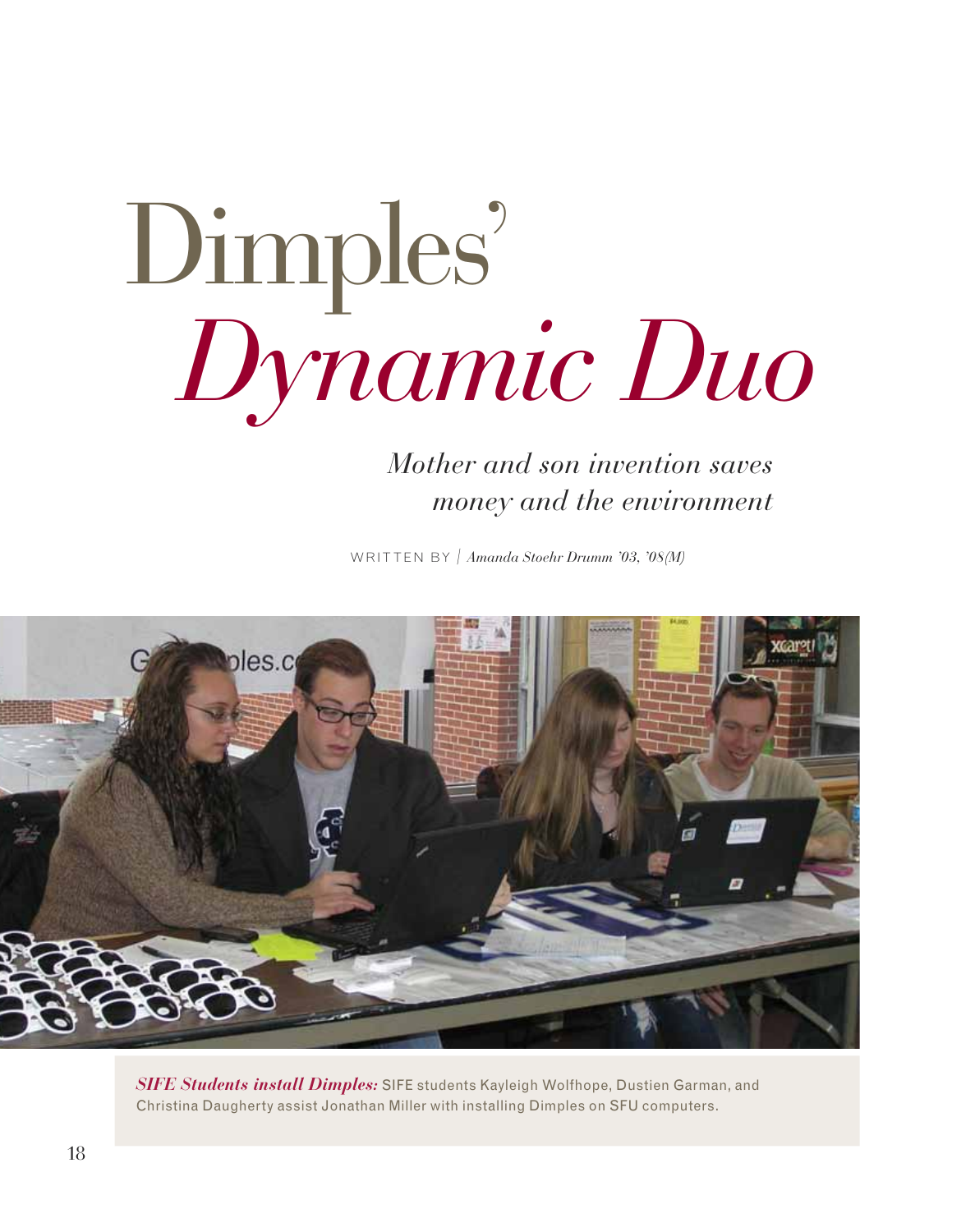Wother and son team, Mem '70 and **Jona-**<br> **Constant in the Miller '08, '10 (M)**, beam with ear<br>
the revolutionery font they invented to climinate **than Miller '08, '10 (M)**, beam with ear to ear grins when they showcase Dimples, the revolutionary font they invented to eliminate ink waste and save money. Both are SFU alumni employed in vastly different fields: Mem as a social worker and Jonathan as an adjunct instructor at SFU, teaching classes in pre-calculus, statistics and management information systems.

Dimples was born when the duo was busy printing documents and realized how expensive ink is and its negative environmental impact. They researched data from the Gartner Group and found office printing costs comprise 1% to 3% of total corporate revenues, with estimates indicated that printing costs will increase annually by 20%

"It is elegantly simple, reduces waste, and saves money without loss of quality."

*—Dr. John Miko '92, '02 (M)*

to 40%. They also found evidence of the harmful nature of ink. Volatile organic compounds and toxins that can cause respiratory problems and irritation are emitted by cartridges each time something is printed. Carbon dioxide, a greenhouse gas, is also released into the environment during printing.

Armed with that knowledge, they concluded if they were able to put perforations, or dimples, into the font characters, they would concurrently save ink, save money and be green.

Mem and Jonathan hand perforated individual



*Mem and Jonathan Miller* take a break from helping to install the Dimples program on SFU computers.

font characters for their initial product tests. This proved to be time intensive and tedious. Jonathan used his math and computer savvy to develop an algorithm that automatically added dots to the font characters. The Millers quickly realized they created a unique product and applied for a nonprovisional patent for Dimples, which is pending.

They wanted to expand Dimples' credibility beyond their home and took it to the Pennsylvania State University where it "graduated" with positive results from the university's Innoblue incubator. It also became the choice font for the Innoblue program.

Mem and Jonathan then asked **Dr. John Miko '92, '02 (M)**, associate dean of business and associate professor of management information systems